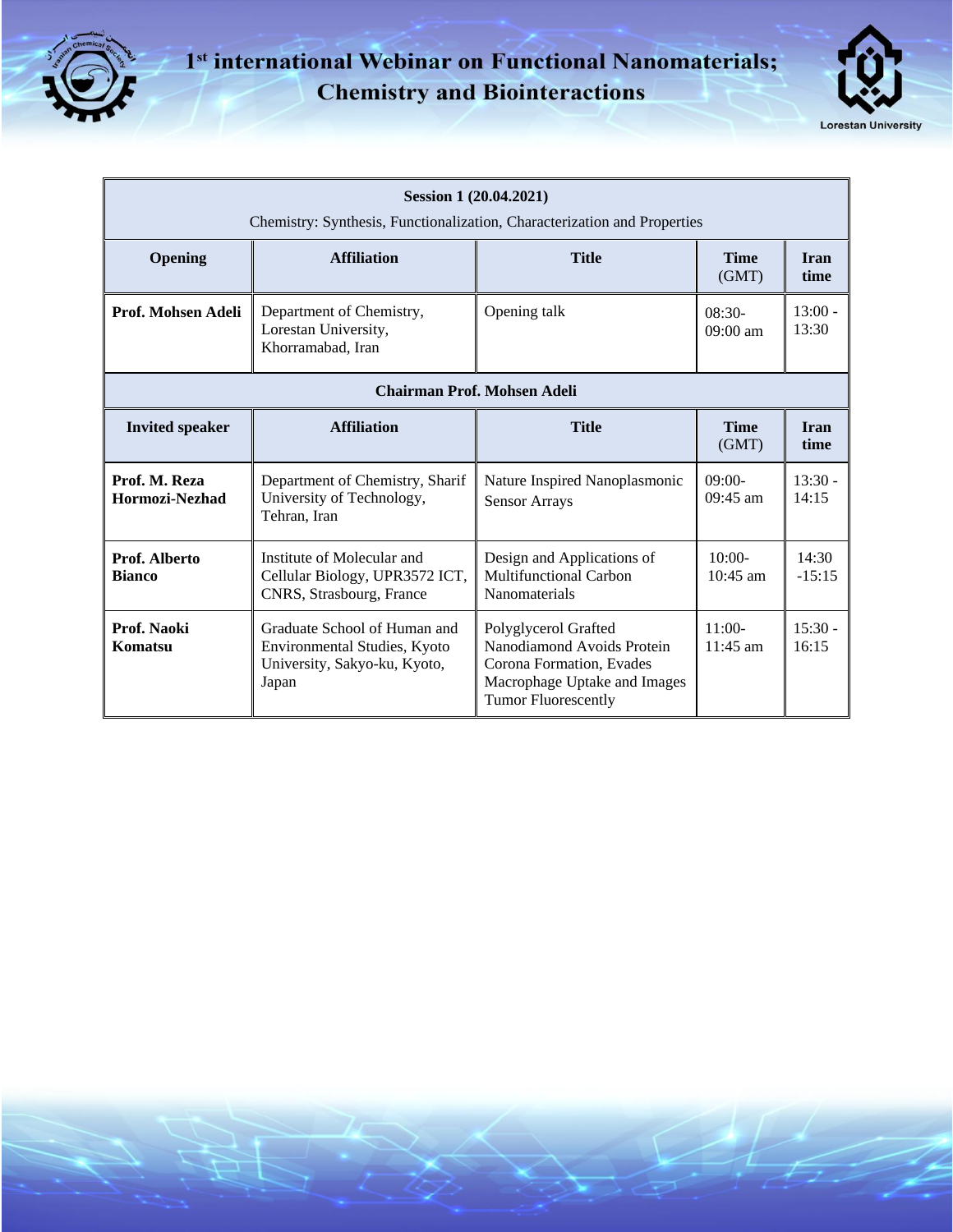

## 1<sup>st</sup> international Webinar on Functional Nanomaterials; **Chemistry and Biointeractions**



| Chairman Prof. Yaghoub Mansourpanah |                                                                                         |                                                                                                                                                    |                      |                     |
|-------------------------------------|-----------------------------------------------------------------------------------------|----------------------------------------------------------------------------------------------------------------------------------------------------|----------------------|---------------------|
| <b>Invited speaker</b>              | <b>Affiliation</b>                                                                      | <b>Title</b>                                                                                                                                       | <b>Time</b><br>(GMT) | <b>Iran</b><br>time |
| <b>Prof. Raul Arenal</b>            | Instituto de Nanociencia de<br>Aragon (INMA), Universidad<br>de Zaragoza-CSIC, Spain    | <b>Structural and Chemical Analyses</b><br>at the Atomic Scale of Low<br>Dimensional Materials by TEM                                              | $14:00 -$<br>14:450  | $18:30 -$<br>19:15  |
| Prof. Alexander<br>Greer            | Department of Chemistry, The<br>City University of New York,<br><b>Brooklyn College</b> | Mechanistic Organic<br>Photochemistry: Photogeneration<br>of Reactive Oxygen Intermediates<br>in Solution and on Nanoparticle<br><b>Interfaces</b> | $15:00 -$<br>15:45   | $19:30 -$<br>20:15  |
| Prof. Alireza<br><b>Ghiasvand</b>   | Department of Chemistry,<br>Lorestan University,<br>Khorramabad, Iran                   | <b>Application of Functional</b><br>Materials in Sample Pretreatment                                                                               | $16:00 -$<br>16:45   | $20:30 -$<br>21:15  |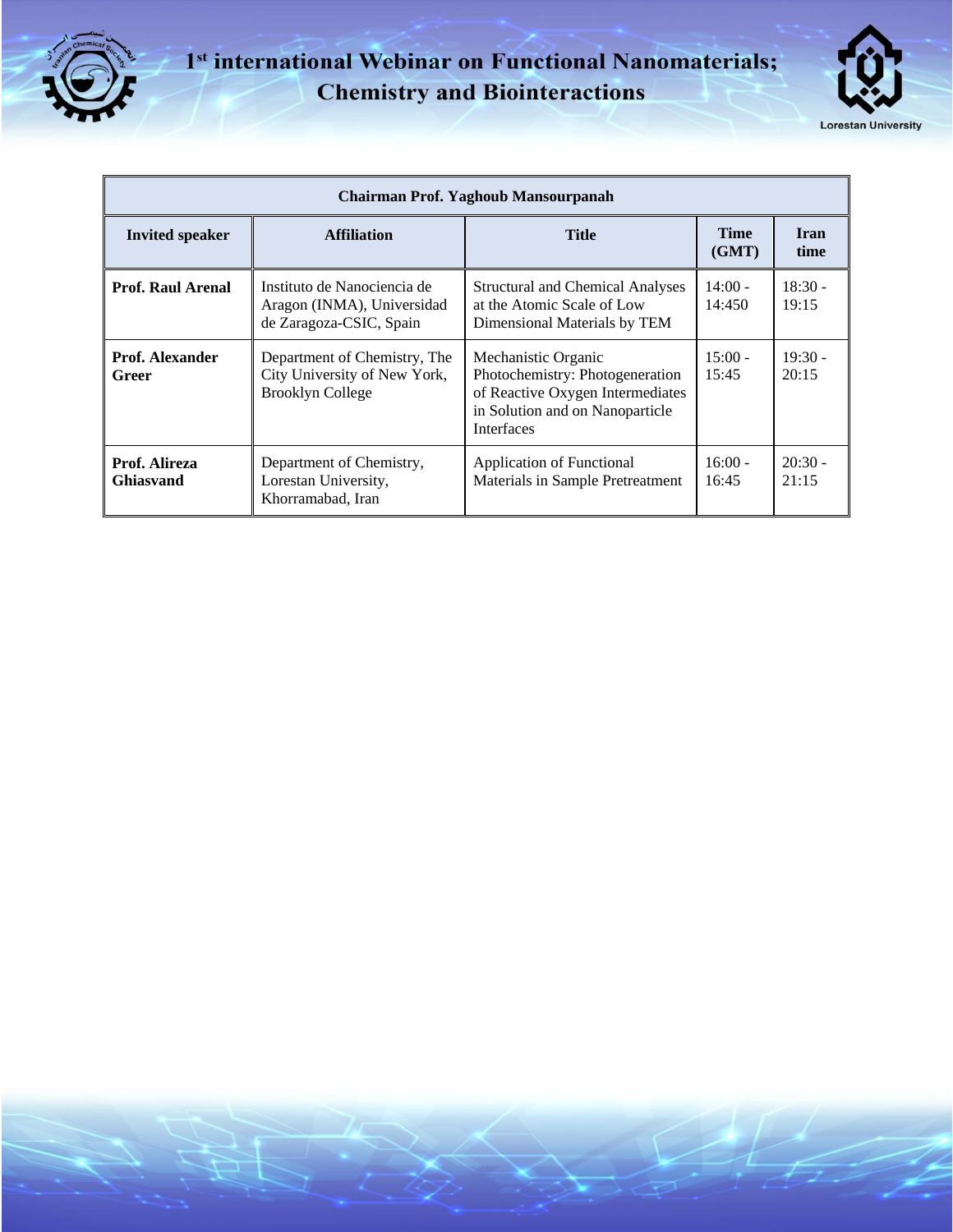

## 1<sup>st</sup> international Webinar on Functional Nanomaterials; **Chemistry and Biointeractions**



| Session 2 (21.04.2021)<br><b>Biomedical Applications</b>           |                                                                                         |                                                                                                                                                               |                         |                     |
|--------------------------------------------------------------------|-----------------------------------------------------------------------------------------|---------------------------------------------------------------------------------------------------------------------------------------------------------------|-------------------------|---------------------|
| Chairman Prof. Abedin Zabardasti                                   |                                                                                         |                                                                                                                                                               |                         |                     |
| <b>Invited speaker</b>                                             | <b>Affiliation</b>                                                                      | <b>Title</b>                                                                                                                                                  | <b>Time</b><br>(GMT)    | <b>Iran</b><br>time |
| Prof. Marcelo<br>Calderon                                          | Faculty of Chemistry,<br>University of the Basque<br>Country UPV/EHU, Spain             | Near infrared (NIR) Responsive<br>Nanogels for Synergetic Cancer<br>Treatment: Exploring the<br>Potential and Limitations of<br>Photothermia and Chemotherapy | $10:00 -$<br>$10:45$ am | $14:30 -$<br>15:15  |
| <b>Prof. Cheng Chong</b>                                           | Department of Polymer<br>Science, Sichuan University,<br>China                          | Bionic Design and Anti-Infection<br><b>Studies of Novel Broad-Spectrum</b><br>Antibacterial and Antiviral<br><b>Nanostructures</b>                            | $11:00-$<br>$11:45$ am  | 15:30<br>16:15      |
| Prof. Hossein<br><b>Baharvand</b><br>Dr. Mohammad<br><b>Kazemi</b> | Department of Stem Cells and<br>Developmental Biology,<br>Royan Institute, Tehran, Iran | Micro- and Nanoengineering<br>Approaches for Directing<br>Stem Cell Fate                                                                                      | $12:00-$<br>$12:45$ am  | $16:30 -$<br>17:15  |